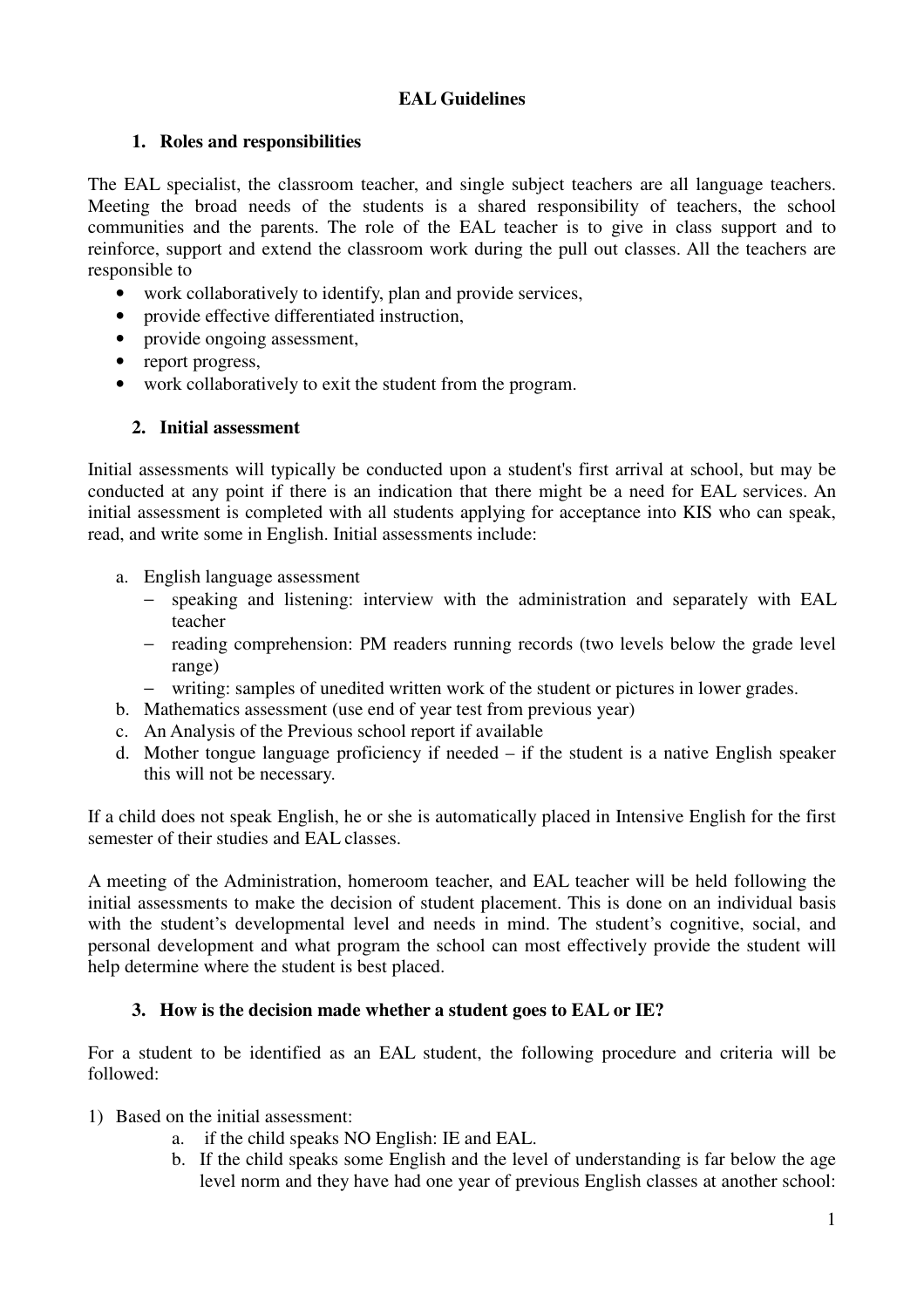EAL.

- c. If the child's oral communication skills are satisfactory, but the reading scores (PM running record) are two levels below the lowest reading level in the assigned class: EAL.
- d. If the student indicates a reading level equal to the lowest reading level in the assigned class, but the writing samples indicate a severe lack of language usage, conventions, and structure for the class level: EAL.
- 2) The student has been assigned a class and after some time there are still questions and concerns by the classroom teacher. When this happens, the EAL teacher will retest the student to determine whether or not the student has been placed in error.

# **4. What English support is offered in each grade level?**

We offer EAL support from Grade 1. Our goal is to offer more in class support to higher grades since the academic challenge for them is much greater. It is felt that pre-school and reception students would be better served through the regular classroom environment as the students would be learning the same language and concepts at the same time. Much of the academic language will be new to all students at this level. However, as reading and writing become more pronounced the levels of knowledge and abilities will become much broader and the weaker English students will need more of a support with the academic language.

We also offer Intensive English classes for children who are accepted to the school and do not speak the language at all. The purpose of IE is to teach them survival English – vocabulary and expressions used in the classroom to help them follow class routines and communicate basic needs. Children can be exited from IE after one semester.

IE students receive 5-8 pull out classes in the first semester of the school year including EAL classes.

EAL students receive 3 periods of separate EAL classes. EAL classes are held at the same time when other students have Russian lessons. As IE students exit the program, the EAL teacher gives in-class support 5-8 periods a week.

Middle school students are expected to have a working knowledge or a grasp of English before enrolling at the school. If students have extremely low levels of English, IE instruction can be provided on a case-by-case basis.

## **5. How is the student's progress assessed?**

The constant collaborative planning and teaching between the classroom teacher and the EAL teacher provides ample opportunity to constantly reflect on the progress of each EAL student in the class. All students in the class will have the same assessments and the same standards and benchmarks.

### **6. Who decides when a student exits from IE or EAL support and how is the decision made?**

After one semester of IE classes students can be exited from the program.

When either the EAL support teacher or the classroom teacher feels, based on the day-to-day assessments and observations, that a student is capable of joining the class without support: